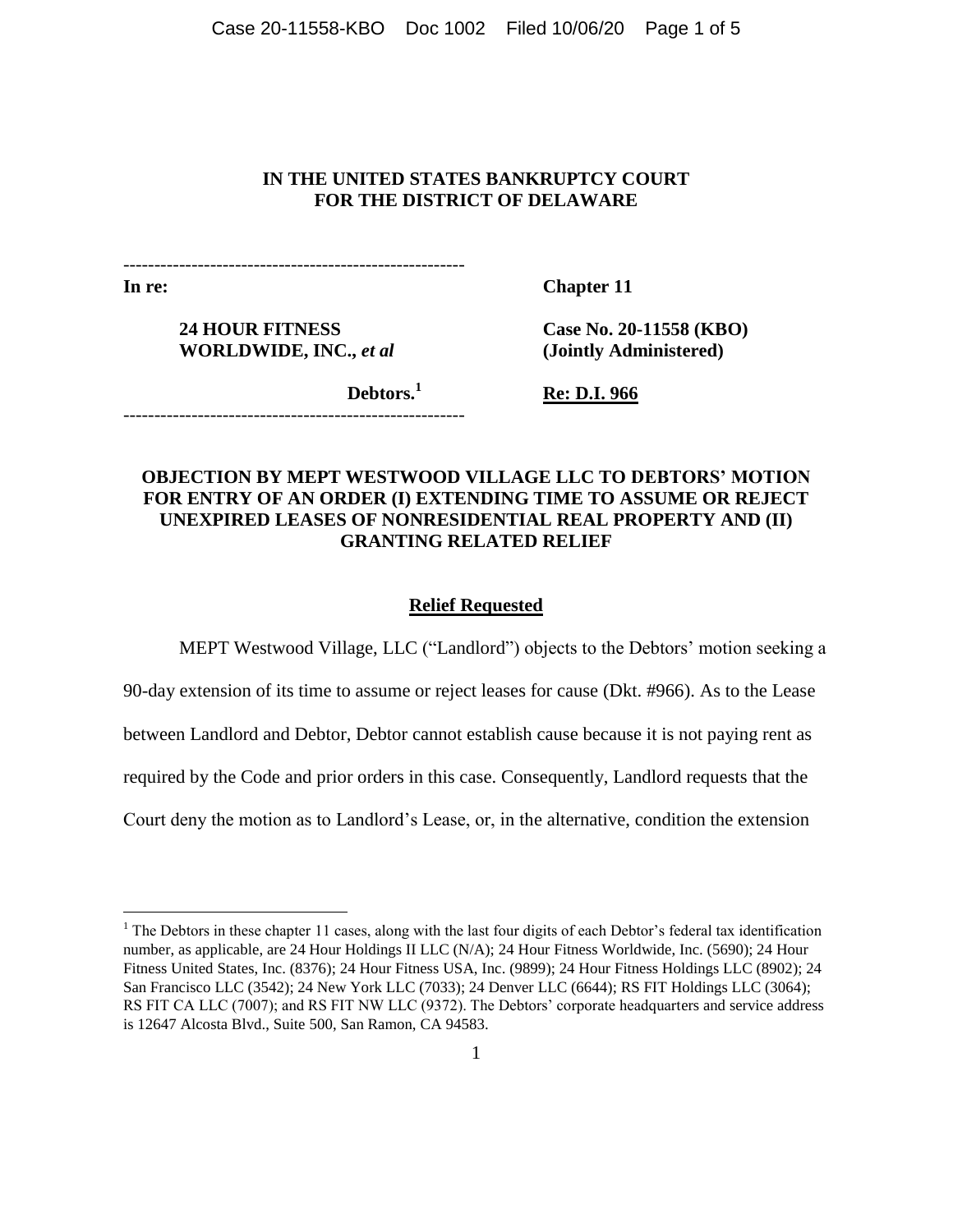on Debtor curing its rent arrearage and providing adequate assurance of timely payment of rent over the 90-day extension period.

## **Facts Supporting Objection**

Landlord and Debtor 24 Hour Fitness USA, Inc. are parties to a nonresidential lease for Debtor's fitness club located in the Westwood Village Shopping Center in Seattle, Washington (the "Lease"). Debtor has scheduled Landlord's pre-petition claim that would arise if Debtor rejects the Lease (Dkt #804, p. 344 of 524). As of the date of this Objection, Debtor has not rejected the Lease.

Debtor's monthly rent payment under the Lease is \$49,912.01. Debtor reopened its club at Westwood Village on August 10, 2020, where up it became an "Open Club" as defined in the Court's Order Authorizing the Debtor to Obtain Postpetition Financing, *etc*. (Dkt #652) (the "Rent Protection Order").

Since the Petition Date, the following rent payments have come due from Debtor to Landlord under the Lease.

| July Rent:          | \$49,912.01  |
|---------------------|--------------|
|                     |              |
| <b>August Rent:</b> | \$49,912.01  |
| September Rent:     | \$49,912.01  |
| October Rent:       | \$49,912.01  |
| TOTAL:              | \$226,267.78 |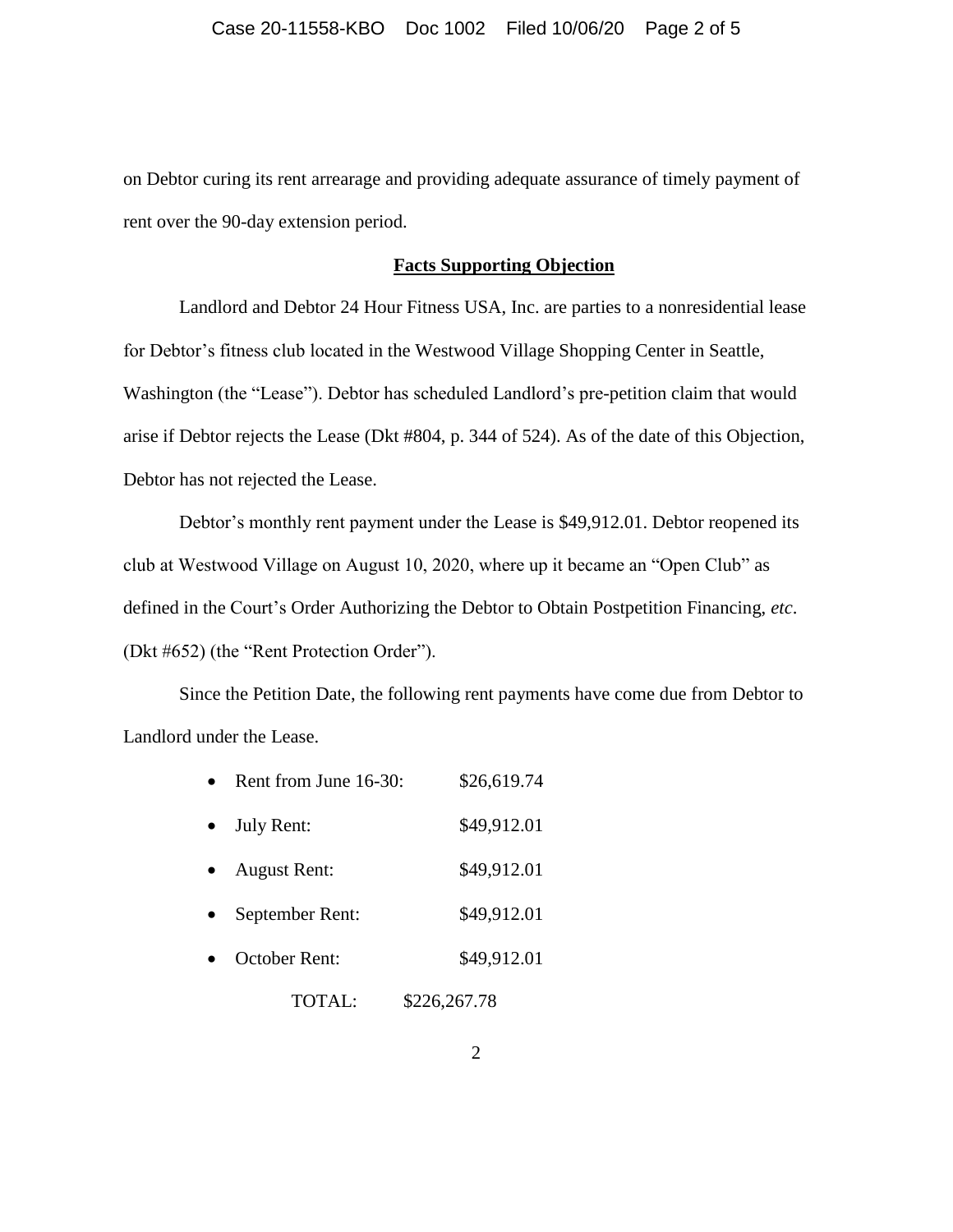The Rent Protection Order required Debtor to pay "30% of rent reserved . . . from the period of time, if any, from and after July 1, 2020 that such club is a Closed Club . . . provided, that if a Closed Club . . . becomes an Open Club, the Debtors shall timely pay rent of account of such Open Club in accordance with paragraph 48(a) hereof on a prorated basis for the period of time in which such club was or is an Open Club from and after July 1, 2020." (Dkt #652, p. 55-56). Paragraph 48(a) of the Rent Protection Order requires Debtor to pay all rent reserved under the leases in full for Open Clubs through September 2020. As noted, Debtor's club at Westwood Village became on Open Club on August 10, 2020.

Thus, the Rent Protection Order required Debtor to make the following payments as of the date of this Objection<sup>2</sup>:

| $\bullet$ July Rent: | $$14,973.60^3$ |
|----------------------|----------------|
|                      |                |

- August Rent:
	- $\circ$  8/1 to 8/9: \$4,347.17<sup>4</sup>
- $\circ$  8/9 to 8/31 \$35,421.43<sup>5</sup> September Rent: \$49,912.01 TOTAL: \$104,654.21

 $\overline{a}$ 

\$14,490.58 x .3 = **\$4,347.17**

 $2^{2}$  Per the Rent Protection Order, Landlord's demand for June and October rent is reserved until November 1.

 $349,912.01 \text{ x } .30$ 

 $4\$ \$49,912.01  $\div$  31(days) = \$1,610.06 (per day)

 $$1,610.06 \times 9 \text{ (days)} = $14,490.58$ 

 $5 \text{ } $1,610.06 \text{ x } 22 \text{ (days)} = $35,421.43$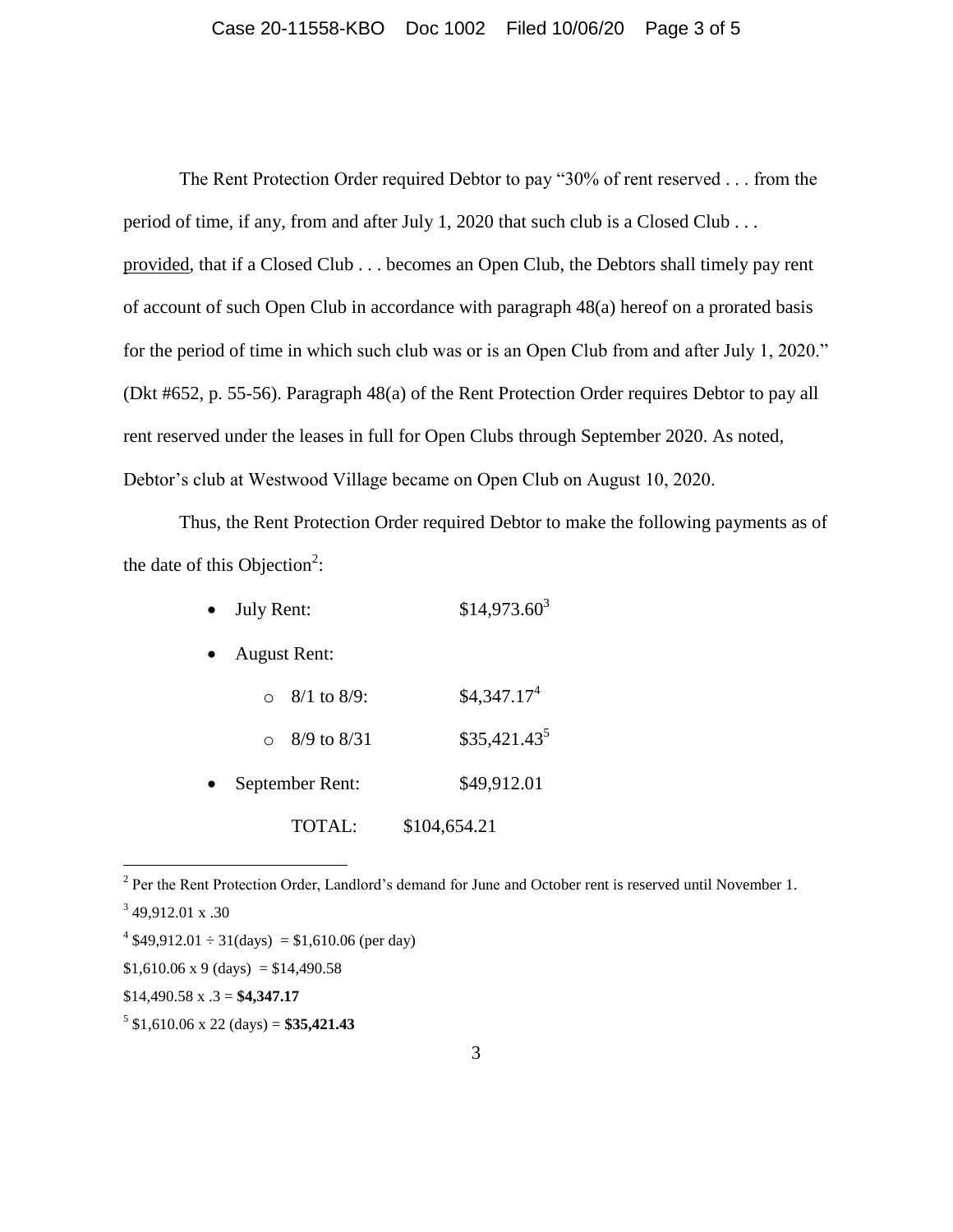As of the date of this Objection, Debtor has made two payments—one on 8/17 in the amount of \$40,002.90, and one on 9/20 in the amount of \$49,912.01—for a total of \$89,914.91. Debtor is not complying with the terms of the Rent Protection Order.

Furthermore, Debtor is not performing under the Lease. As of the date of this Objection, Debtor has failed to pay rent for October, as required by the Code.

### **Legal Authority**

11 U.S.C. §365(d)(4) requires a debtor to assume or reject unexpired leases of nonresidential property within 120 days after the petition date. This period may be extended up to 90 days "for cause." In determining "cause" courts have traditionally weighed various factors including: (i) whether the debtor is current on the lease obligation; (ii) whether the lease is a primary asset of the debtor; (iii) whether the debtor has failed to evaluate the lease and/or propose a plan of reorganization within a reasonable period of time; and (iv) whether the lessor will be damaged beyond compensation available under the Bankruptcy Code due to the debtor's continued occupation of the lease. *In re Beautyco*, 307 B.R. 225, 231 (Bankr. N.D. Okla. 2004) (citing *In re Burger Boys, Inc*., 94 F.3d 755, 761 (2nd Cir. 1996).

Here, as demonstrated, the Debtor is not current on its Lease obligation. With respect to this particular Lease, Debtor has had adequate time to evaluate whether to assume or reject it. Landlord will be severely damaged by Debtor's continue failure to pay rent from October through January, especially if the Lease is ultimately rejected and Landlord is left with only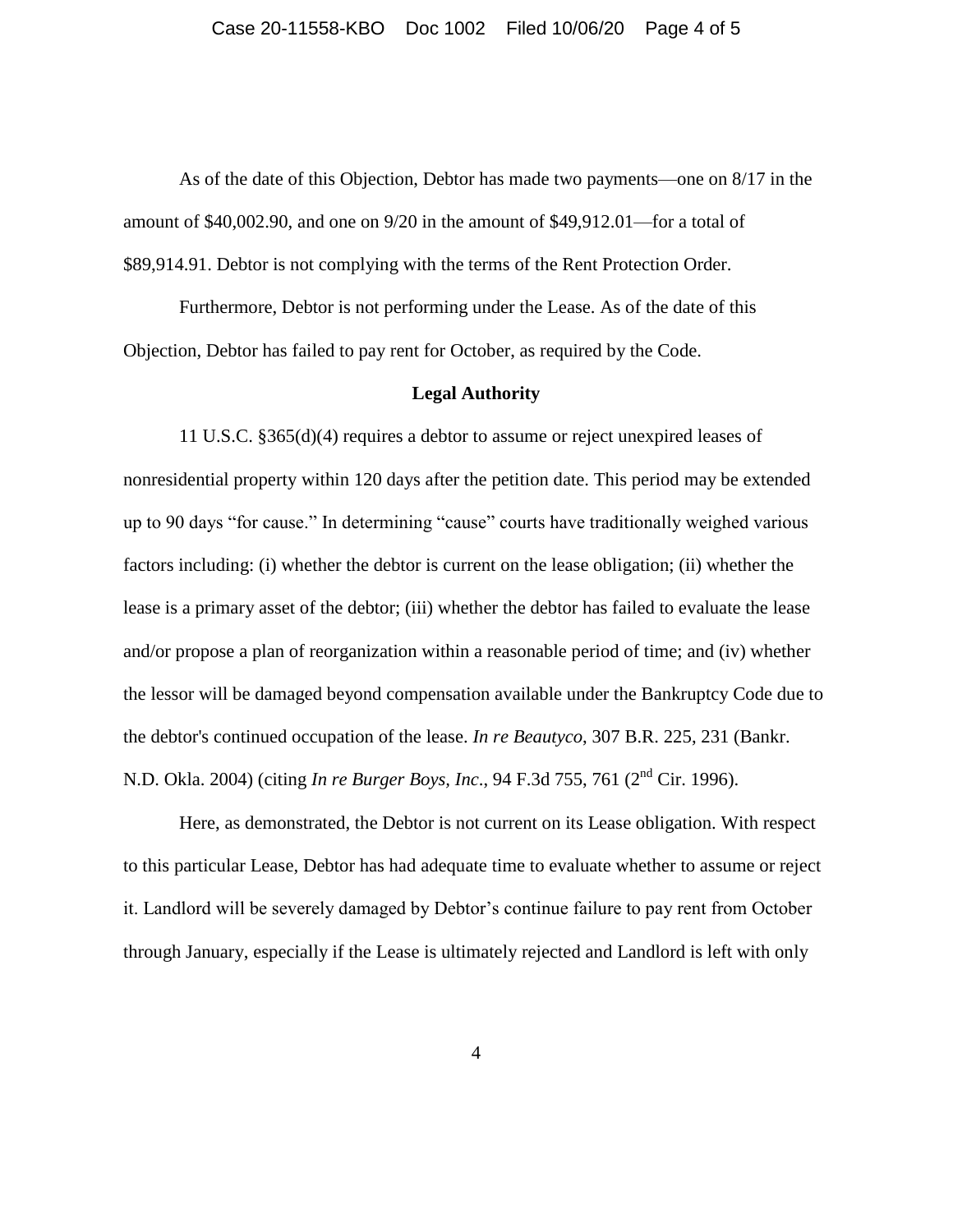an administrative claim. Under the Burger Boys factors, Debtor has not demonstrated cause to delay a decision on rejection/assumption as to this particular Lease.

Accordingly, Landlord requests that the Court deny the Motion as to Landlord, or in the alternative, condition the extension as to Landlord on Debtor's timely payment of rent during the extension period.

DATED: October 6, 2020 **Respectfully submitted,** 

By: /s/ James Tobia James Tobia (#3798) *The Law Office of James Tobia, LLC* 1716 Wawaset Street Wilmington, DE 19806 (302) 655-5303 [jtobia@tobialaw.com](mailto:jtobia@tobialaw.com)

*-and-*

By: *s/ Chase C. Alvord*

Chase C. Alvord, WSBA #26080 Tousley Brain Stephens PLLC calvord@tousley.com 1700 Seventh Avenue, Suite 2200 Seattle, WA 98101 Tel: (206) 682-5600/Fax: (206) 682-2992 (admitted *pro hac vice*) (lead counsel)

*Attorneys for MEPT Westwood Village, LLC*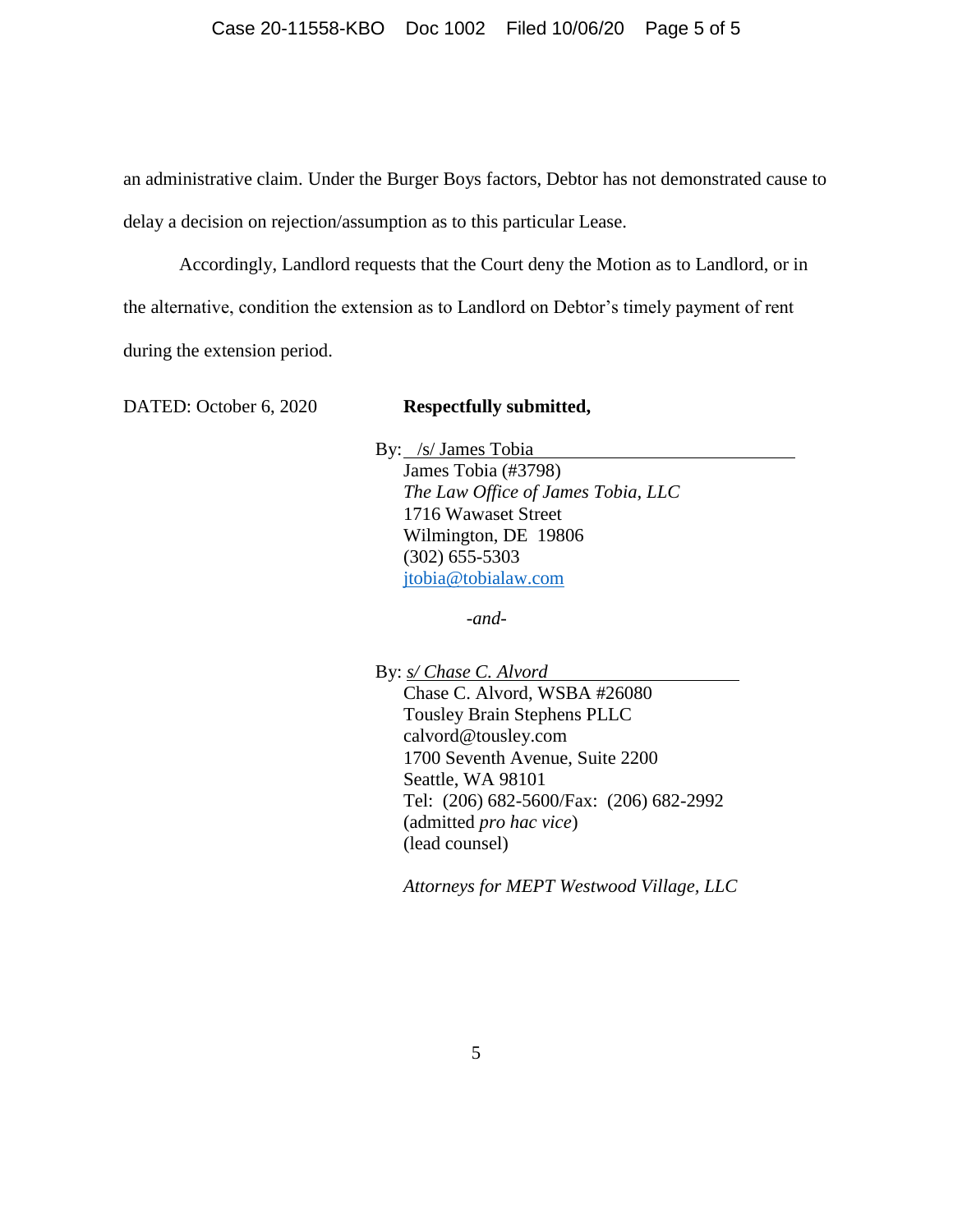Case 20-11558-KBO Doc 1002-1 Filed 10/06/20 Page 1 of 5

# UNITED STATES BANKRUPTCY COURT DISTRICT OF DELAWARE

-------------------------------------------------------

In re:

24 HOUR FITNESS WORLDWIDE, INC., et al 24 HOUR FITNESS<br>WORLDWIDE, INC., *et al* Case No. 20-11558 (KBO)<br>Debtors.<sup>1</sup> (Jointly Administered)

Case No. 20-11558 (KBO)

Debtors.<sup>1</sup> (Jointly Administered)

# DECLARATION OF ALEXIS GALLARDO IN SUPPORT OF OBJECTION BY MEPT WESTWOOD VILLAGE LLC TO DEBTORS' MOTION FOR ENTRY OF AN ORDER (I) EXTENDING TIME TO ASSUME OR REJECT UNEXPIRED LEASES OF NONRESIDENTIAL REAL PROPERTY AND (II) GRANTING RELATED RELIEF

Alexis Gallardo declares as follows:

1. I am over the age of 18, competent to testify, and make this declaration based upon my

personal knowledge.

2. I am the Assistant Property Manage for the Westwood Village Shopping Center in<br>Seattle, Washington (the "Center").<br><sup>1</sup> The Debtor: in these chanter 11 cases, along with the last four digits of each Debtor's federal tax

<sup>&</sup>lt;sup>1</sup> The Debtors in these chapter 11 cases, along with the last four digits of each Debtor's federal tax identification number, as applicable, are 24 Hour Holdings II LLC (N/A); 24 Hour Fitness Worldwide, Inc. (5690); 24 Hour Fitness United States, Inc. (8376); 24 Hour Fitness USA, Inc. (9899); 24 Hour Fitness Holdings LLC (8902); 24 San Francisco LLC (3542); 24 New York LLC (7033); 24 Denver LLC (6644); RS FIT Holdings LLC (3064); RS FIT CA LLC (7007); and RS FIT NW LLC (9372). The Debtors' corporate headquarters and service address is 12647 Alcosta Blvd., Suite 500, San Ramon, CA 94583.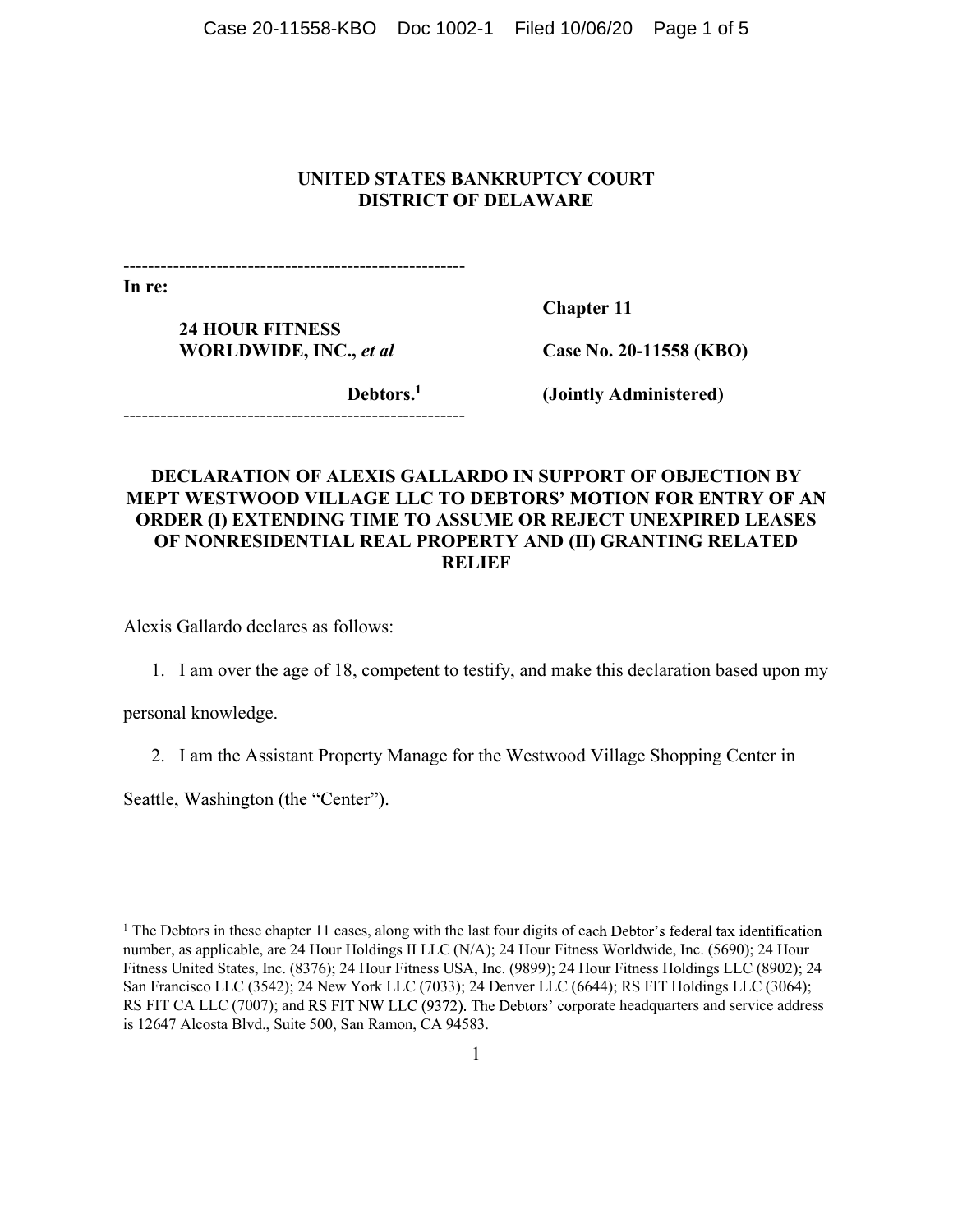### Case 20-11558-KBO Doc 1002-1 Filed 10/06/20 Page 2 of 5

3. 24 Hour Fitness USA, Inc. ("Debtor") is a tenant in the Center pursuant to a lease dated May 6, 1993, as amended (the "Lease"). MEPT Westwood Village, LLC is the owner of the Center and the counterparty to the Lease ("Landlord").

4. The monthly rent and additional rent under the Lease is \$49,912.01. At the time it filed bankruptcy, 24 hours was in arrears on its lease payment. Since June 15, 2020, the following amounts became due and owing under the Lease, exclusive of interest and late fees:

|                | a. Rent from June 16-30: | \$26,619.74  |  |
|----------------|--------------------------|--------------|--|
|                | b. July Rent:            | \$49,912.01  |  |
|                | c. August Rent:          | \$49,912.01  |  |
|                | d. September Rent:       | \$49,912.01  |  |
| e <sub>1</sub> | October Rent:            | \$49,912.01  |  |
|                | TOTAL:                   | \$226,267.78 |  |

5. As of the date of this declaration, Landlord has received two payments from Debtor one on  $8/17$  in the amount of \$40,002.90, and one on  $9/20$  in the amount of \$49,912.01—for a total of \$89,914.91. The attached  $\frac{\text{Exhibit A}}{\text{A}}$  is a true and correct copy of the Center's business record showing aged delinquencies for Debtor's account and includes the two payments received from Debtor.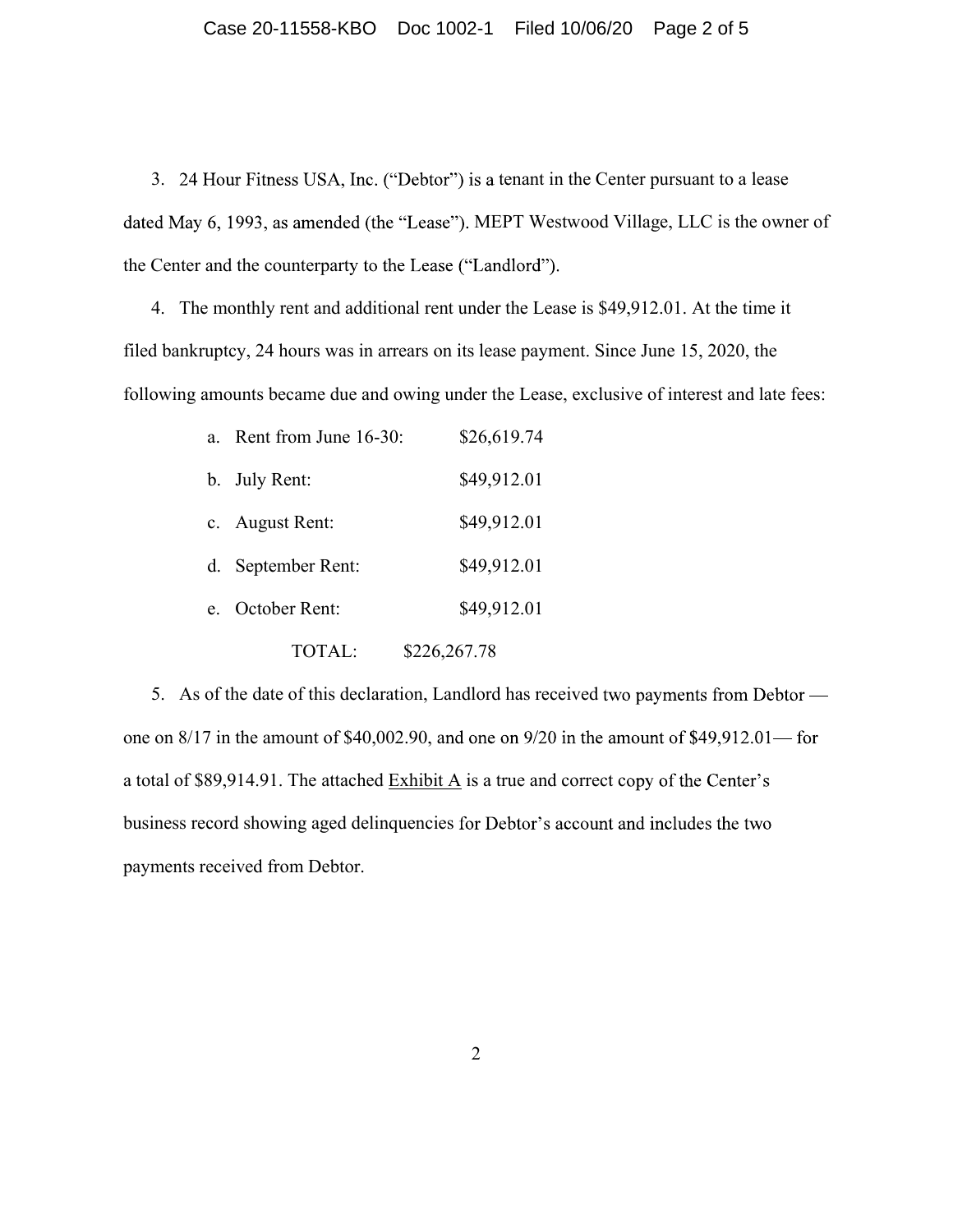Case 20-11558-KBO Doc 1002-1 Filed 10/06/20 Page 3 of 5<br>6. As of the date of this declaration, Debtor has not paid any rent for October.<br>1 DECLARE UNDER PENALTY OF PERJURY OF THE LAWS OF THE UNITED<br>STATES THAT THE FOREGOIN I DECLARE UNDER PENALTY OF PERJURY OF THE LAWS OF THE UNITED STATES THAT THE FOREGOING IS TRUE AND CORRECT EXECUTED THIS 5th DAY OF OCTOBER, 2020 AT SEATTLE, WASHINGTON<br> $\frac{\text{Alexis Gallardo}}{\text{Alexis Gallardo}}$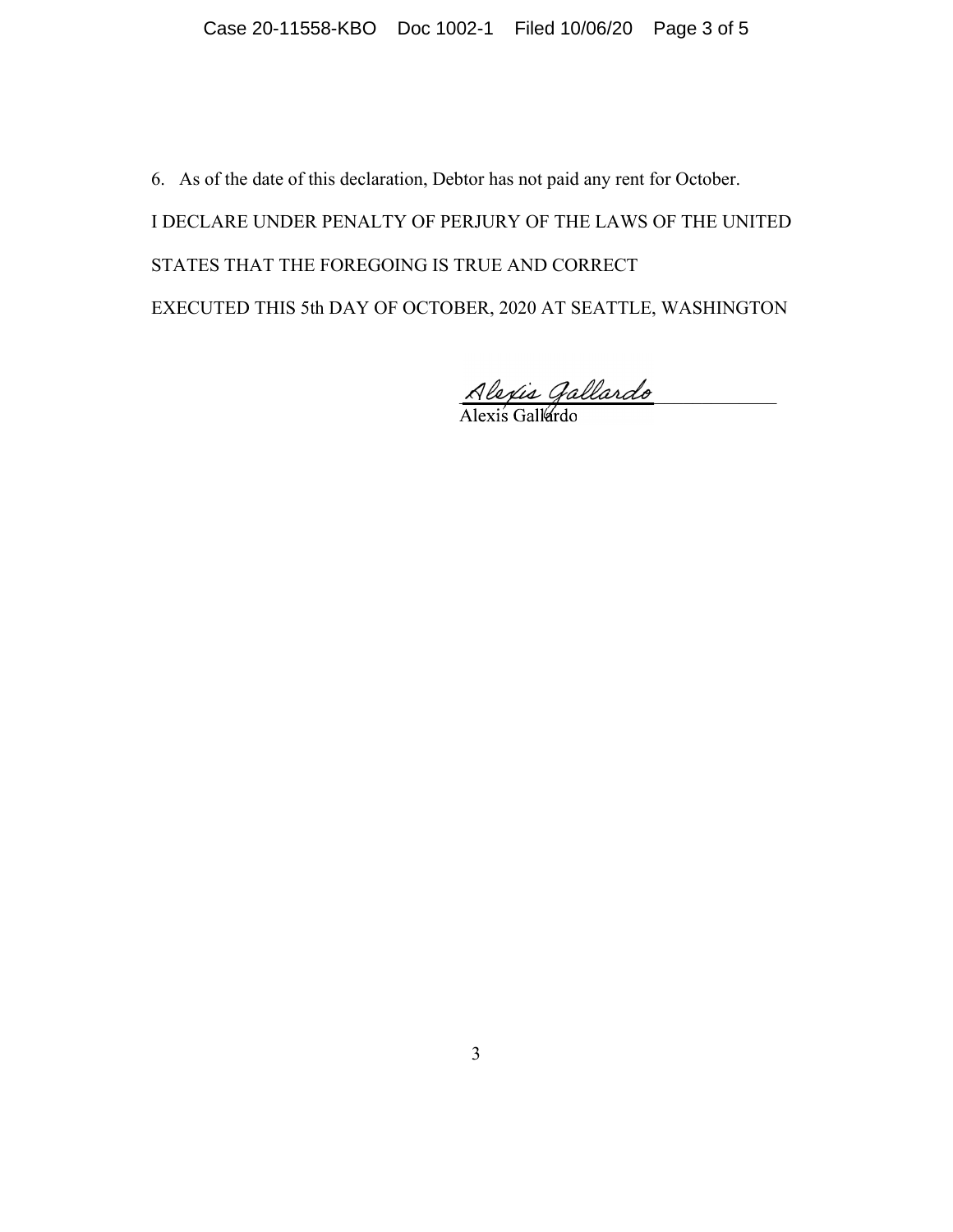# EXHIBIT A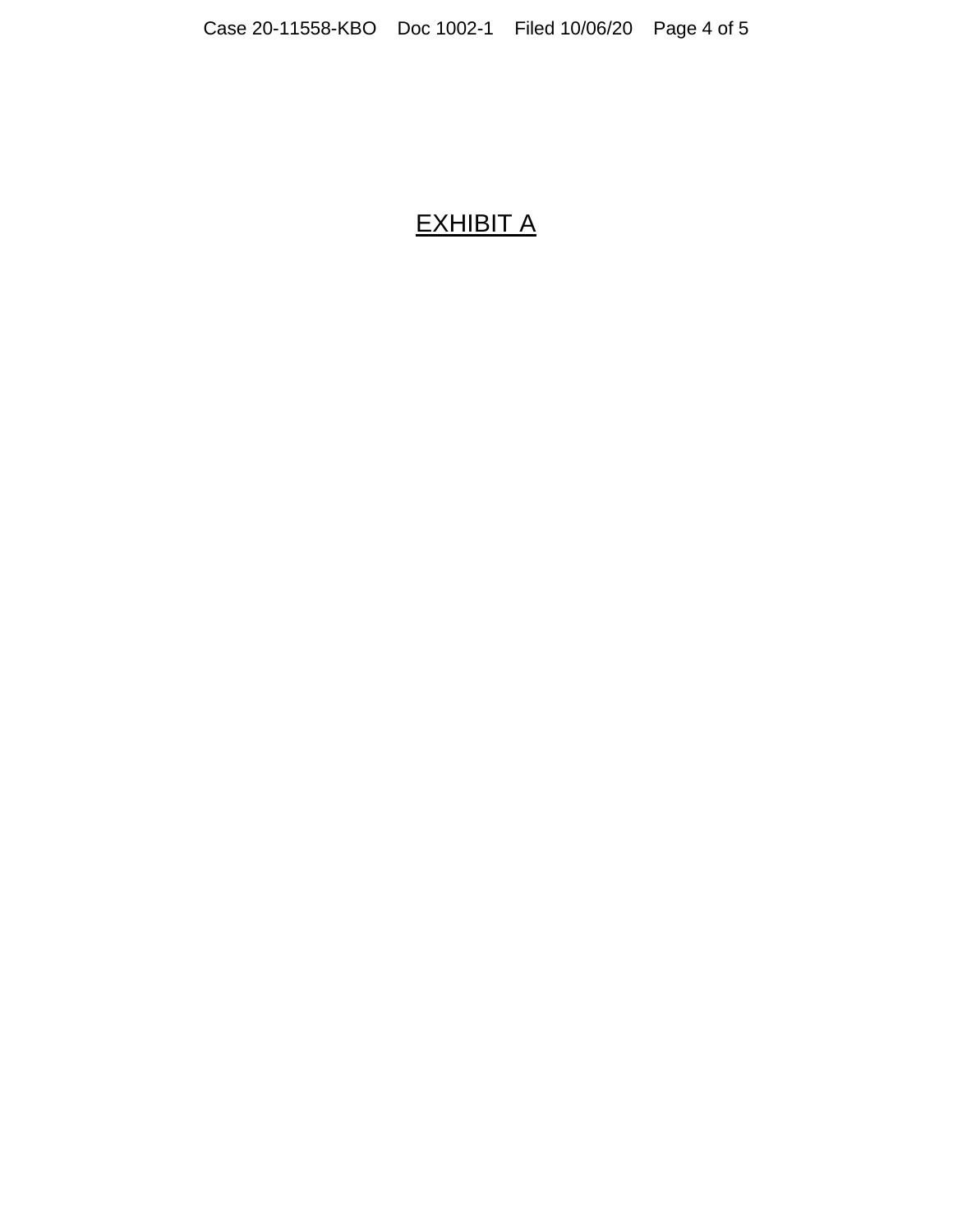# Case 20-11558-KBO Doc 1002-1 Filed 10/06/20 Page 5 of 5

| Database:           | <b>BKUSLP</b>                            |                     | <b>Aged Delinquencies</b><br>Bentall Kennedy (U.S.) LP<br>Date: 9/30/2020 |                                |              |               | Page:<br>Date:<br>Time: | $\mathbf{1}$<br>9/30/2020<br>12:57 PM |
|---------------------|------------------------------------------|---------------------|---------------------------------------------------------------------------|--------------------------------|--------------|---------------|-------------------------|---------------------------------------|
| <b>Invoice Date</b> | Category                                 | Source              | Amount                                                                    | Current                        | 30           | 60            | 90                      | 120                                   |
|                     |                                          |                     |                                                                           |                                |              |               |                         |                                       |
|                     | P0300B01-M20086824 Hour Fitness          |                     |                                                                           | Master Occupant Id: M2002021-4 |              | Day Due:<br>1 | Delq Day:               | 5                                     |
|                     |                                          |                     | $B-7$                                                                     | Current                        |              | Last Payment: | 8/31/2020               | 49,912.01                             |
| 3/15/2020           | <b>ACM</b> Actual CAM Recon              | ΝC                  | $-325.63$                                                                 | 0.00                           | 0.00         | 0.00          | 0.00                    | $-325.63$                             |
| 3/15/2020           | <b>AIN</b><br>Actual Ins Recon           | <b>CH</b>           | 205.66                                                                    | 0.00                           | 0.00         | 0.00          | 0.00                    | 205.66                                |
| 3/15/2020           | ATX<br>Actual RE Tax Recon               | <b>NC</b>           | $-8,994.46$                                                               | 0.00                           | 0.00         | 0.00          | 0.00                    | $-8,994.46$                           |
| 4/1/2020            | <b>Base Rent</b><br><b>BRT</b>           | <b>CH</b>           | 33,874.10                                                                 | 0.00                           | 0.00         | 0.00          | 0.00                    | 33,874.10                             |
| 4/1/2020            | <b>ECM</b> Estimated CAM                 | CH                  | 10,614.72                                                                 | 0.00                           | 0.00         | 0.00          | 0.00                    | 10,614.72                             |
| 4/1/2020            | <b>EIN</b><br><b>Estimated Insurance</b> | <b>CH</b>           | 451.78                                                                    | 0.00                           | 0.00         | 0.00          | 0.00                    | 451.78                                |
| 4/1/2020            | ETX<br><b>Estimated RE Tax</b>           | CH                  | 4,190.41                                                                  | 0.00                           | 0.00         | 0.00          | 0.00                    | 4,190.41                              |
| 4/1/2020            | <b>MER</b> Merchant Assoc Dues           | CH                  | 781.00                                                                    | 0.00                           | 0.00         | 0.00          | 0.00                    | 781.00                                |
| 5/1/2020            | <b>Base Rent</b><br>BRT                  | CH                  | 33,874.10                                                                 | 0.00                           | 0.00         | 0.00          | 0.00                    | 33,874.10                             |
| 5/1/2020            | <b>ECM</b> Estimated CAM                 | <b>CH</b>           | 10,614.72                                                                 | 0.00                           | 0.00         | 0.00          | 0.00                    | 10,614.72                             |
| 5/1/2020            | EIN<br><b>Estimated Insurance</b>        | CH                  | 451.78                                                                    | 0.00                           | 0.00         | 0.00          | 0.00                    | 451.78                                |
| 5/1/2020            | ETX<br><b>Estimated RE Tax</b>           | <b>CH</b>           | 4,190.41                                                                  | 0.00                           | 0.00         | 0.00          | 0.00                    | 4,190.41                              |
| 5/1/2020            | <b>MER</b> Merchant Assoc Dues           | <b>CH</b>           | 781.00                                                                    | 0.00                           | 0.00         | 0.00          | 0.00                    | 781.00                                |
| 6/1/2020            | <b>Base Rent</b><br>BRT                  | CH                  | 33,874.10                                                                 | 0.00                           | 0.00         | 0.00          | 33,874.10               | 0.00                                  |
| 6/1/2020            | <b>ECM</b> Estimated CAM                 | <b>CH</b>           | 10,614.72                                                                 | 0.00                           | 0.00         | 0.00          | 10,614.72               | 0.00                                  |
| 6/1/2020            | EIN<br><b>Estimated Insurance</b>        | <b>CH</b>           | 451.78                                                                    | 0.00                           | 0.00         | 0.00          | 451.78                  | 0.00                                  |
| 6/1/2020            | <b>Estimated RE Tax</b><br>ETX           | CH                  | 4,190.41                                                                  | 0.00                           | 0.00         | 0.00          | 4,190.41                | 0.00                                  |
| 6/1/2020            | <b>MER</b> Merchant Assoc Dues           | CH                  | 781.00                                                                    | 0.00                           | 0.00         | 0.00          | 781.00                  | 0.00                                  |
| 7/1/2020            | <b>Base Rent</b><br>BRT                  | <b>CH</b>           | 33,874.10                                                                 | 0.00                           | 0.00         | 33,874.10     | 0.00                    | 0.00                                  |
| 7/1/2020            | <b>ECM</b> Estimated CAM                 | <b>CH</b>           | 10,614.72                                                                 | 0.00                           | 0.00         | 10,614.72     | 0.00                    | 0.00                                  |
| 7/1/2020            | EIN<br><b>Estimated Insurance</b>        | <b>CH</b>           | 451.78                                                                    | 0.00                           | 0.00         | 451.78        | 0.00                    | 0.00                                  |
| 7/1/2020            | <b>Estimated RE Tax</b><br>ETX.          | <b>CH</b>           | 4,190.41                                                                  | 0.00                           | 0.00         | 4,190.41      | 0.00                    | 0.00                                  |
| 7/1/2020            | <b>MER</b> Merchant Assoc Dues           | <b>CH</b>           | 781.00                                                                    | 0.00                           | 0.00         | 781.00        | 0.00                    | 0.00                                  |
| 8/1/2020            | <b>Base Rent</b><br>BRT                  | <b>CH</b>           | 33,874.10                                                                 | 0.00                           | 33,874.10    | 0.00          | 0.00                    | 0.00                                  |
| 8/1/2020            | <b>ECM</b> Estimated CAM                 | <b>CH</b>           | 10,614.72                                                                 | 0.00                           | 10,614.72    | 0.00          | 0.00                    | 0.00                                  |
| 8/1/2020            | EIN<br><b>Estimated Insurance</b>        | <b>CH</b>           | 451.78                                                                    | 0.00                           | 451.78       | 0.00          | 0.00                    | 0.00                                  |
| 8/1/2020            | <b>Estimated RE Tax</b><br>ETX           | CН                  | 4,190.41                                                                  | 0.00                           | 4,190.41     | 0.00          | 0.00                    | 0.00                                  |
| 8/1/2020            | <b>MER</b> Merchant Assoc Dues           | <b>CH</b>           | 781.00                                                                    | 0.00                           | 781.00       | 0.00          | 0.00                    | 0.00                                  |
| 8/17/2020           | PPD Prepaid Rent                         | <b>CR</b>           | -40,002.90                                                                | 0.00                           | $-40.002.90$ | 0.00          | 0.00                    | 0.00                                  |
| 8/31/2020           | PPD Prepaid Rent                         | CR                  | $-49,912.01$                                                              | -49,912.01                     | 0.00         | 0.00          | 0.00                    | 0.00                                  |
| 9/1/2020            | BRT Base Rent                            | <b>CH</b>           | 33,874.10                                                                 | 33,874.10                      | 0.00         | 0.00          | 0.00                    | 0.00                                  |
| 9/1/2020            | <b>ECM</b> Estimated CAM                 | <b>CH</b>           | 10,614.72                                                                 | 10,614.72                      | 0.00         | 0.00          | 0.00                    | 0.00                                  |
| 9/1/2020            | <b>Estimated Insurance</b><br>EIN        | <b>CH</b>           | 451.78                                                                    | 451.78                         | 0.00         | 0.00          | 0.00                    | 0.00                                  |
| 9/1/2020            | ETX Estimated RE Tax                     | CH                  | 4,190.41                                                                  | 4,190.41                       | 0.00         | 0.00          | 0.00                    | 0.00                                  |
| 9/1/2020            | <b>MER</b> Merchant Assoc Dues           | CH                  | 781.00                                                                    | 781.00                         | 0.00         | 0.00          | 0.00                    | 0.00                                  |
|                     | 24 Hour Fitness Total:                   |                     | 200,442.72                                                                | 0.00                           | 9,909.11     | 49,912.01     | 49,912.01               | 90,709.59                             |
|                     |                                          | <b>Grand Total:</b> | 200,442.72                                                                | 0.00                           | 9,909.11     | 49,912.01     | 49,912.01               | 90,709.59                             |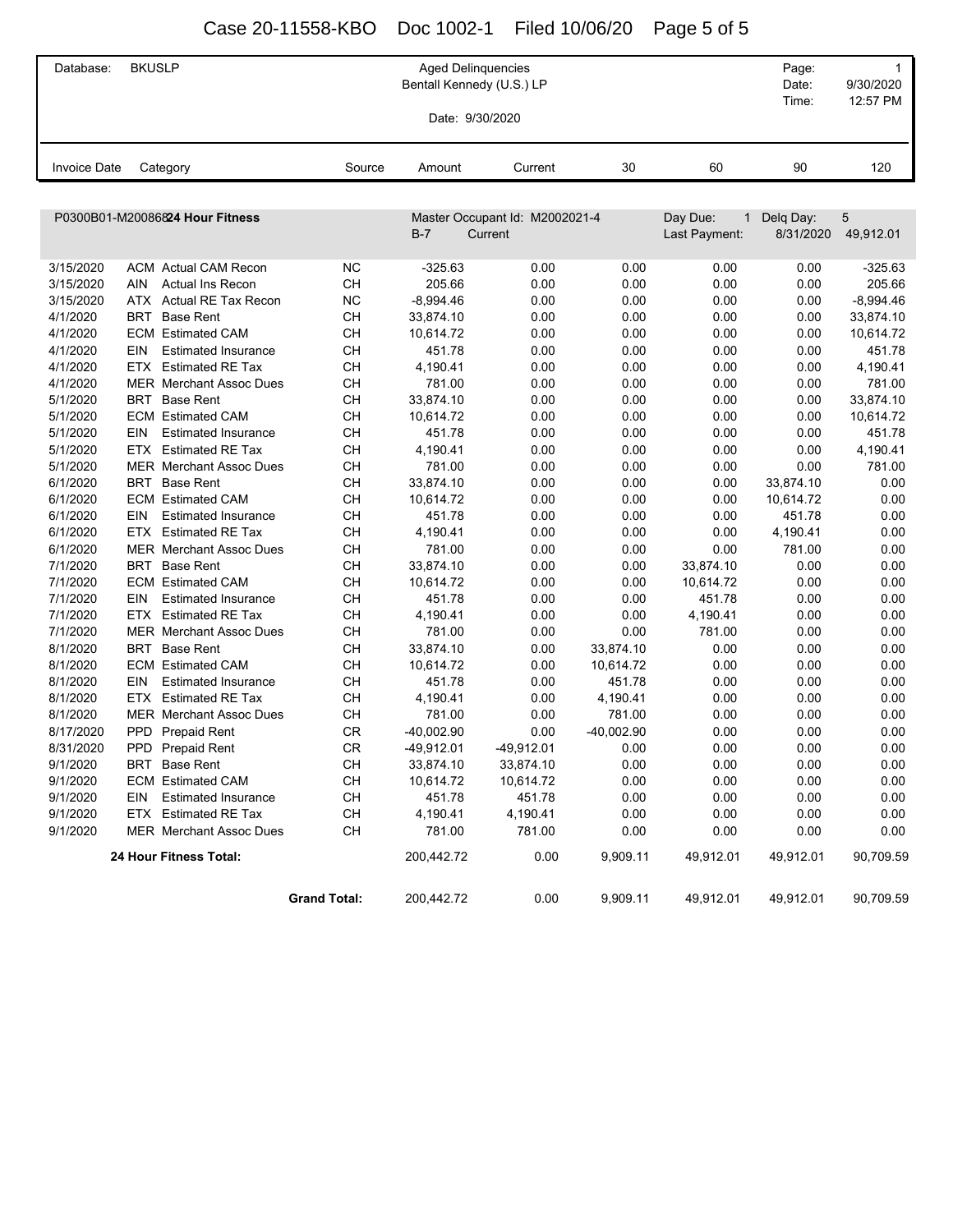# **IN THE UNITED STATES BANKRUPTCY COURT FOR THE DISTRICT OF DELAWARE**

)

)

)

24 HOUR FITNESS WORLDWIDE, INC., et al. ) Case No. 20-11558 (KBO)

\_\_\_\_\_\_\_\_\_\_\_\_\_\_\_\_\_\_\_\_\_\_\_\_\_\_\_\_\_\_\_\_\_\_\_\_\_\_\_

\_\_\_\_\_\_\_\_\_\_\_\_\_\_\_\_\_\_\_\_\_\_\_\_\_\_\_\_\_\_\_\_\_\_\_\_\_\_\_)

In re: (a) Chapter 11 ) Jointly Administered

Debtors.

# **CERTIFICATE OF SERVICE**

I, James Tobia, hereby certify that on October 6, 2020, I caused the foregoing Objection By MEPT Westwood Village LLC to Debtors' Motion for Entry of an Order (I) Extending Time to Assume or Reject Unexpired Leases of Nonresidential Real Property and (II) Granting Related Relief to be electronically filed with the Clerk of Court using CM/ECF which will electronically transmit notification of such filing to CM/ECF participants in the above referenced case. I further certify that on October 6, 2020 I also served the foregoing Objection By MEPT Westwood Village LLC to Debtors' Motion for Entry of an Order (I) Extending Time to Assume or Reject Unexpired Leases of Nonresidential Real Property and (II) Granting Related Relief by email to:

(i) the attorneys for the Debtors, (a) Weil, Gotshal & Manges LLP, Attn: Ray C. Schrock, P.C. (ray.schrock@weil.com), Ryan Preston Dahl, Esq. (ryan.dahl@weil.com), Kevin Bostel, Esq. (kevin.bostel@weil.com), and Kyle R. Satterfield, Esq. (kyle.satterfield@weil.com), and (b) Pachulski Stang Ziehl & Jones LLP, Attn: Laura Davis Jones, Esq. (ljones@pszjlaw.com);

(ii) counsel to the DIP Agent, (a) Covington & Burling LLP, Attn: Ronald Hewitt, Esq. (rhewitt@cov.com), and (b) Troutman Pepper Hamilton Sanders LLP, Attn: David M. Fournier, Esq. [\(david.fournier@troutman.com\)](mailto:david.fournier@troutman.com);

(iii) counsel to the Ad Hoc Group, (a) O'Melveny & Myers LLP, Attn: Daniel S. Shamah, Esq. (dshamah@omm.com), Diana M. Perez, Esq. (dperez@omm.com), and Adam P. Haberkorn, Esq. (ahaberkorn@omm.com), and (b) Richards, Layton & Finger, P.A., Attn: Mark